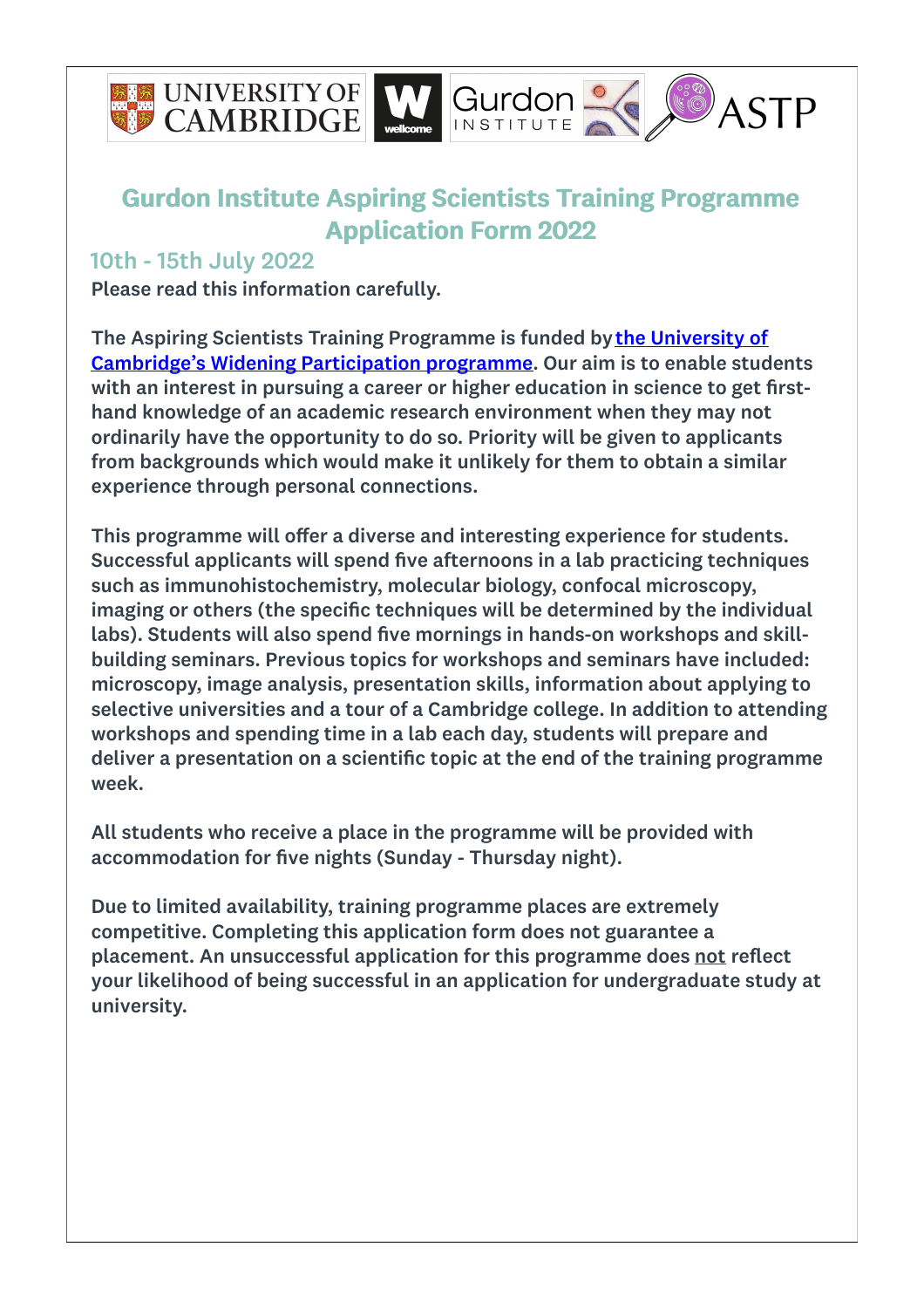#### **Instructions**

- 1. Complete and submit this online form. Any submissions in other formats will not be considered.
- 2. At the end of this form, you will be asked to enter contact details for one of your teachers. We may get in touch with this teacher to verify some of your responses and we may ask this teacher to write a short reference for you. Before you submit your application, please check with your teacher that they are happy for you to share their contact details with us and to be contacted by us for this purpose.
- 3. Submit this online form by 1 April 2022.

We will let you know whether or not your application has been successful by 30 April 2022.

Note: By submitting this application, you are confirming that you have checked with your parent(s)/carer(s) and with your school and you are available to attend the placement Sunday 10th to Friday 15th July 2022.

Please be sure to read through the [application](https://www.gurdon.cam.ac.uk/public-engagement/asap) guidance document to plan your responses before attempting to complete the application, as you may not be able to save your progress in this application form.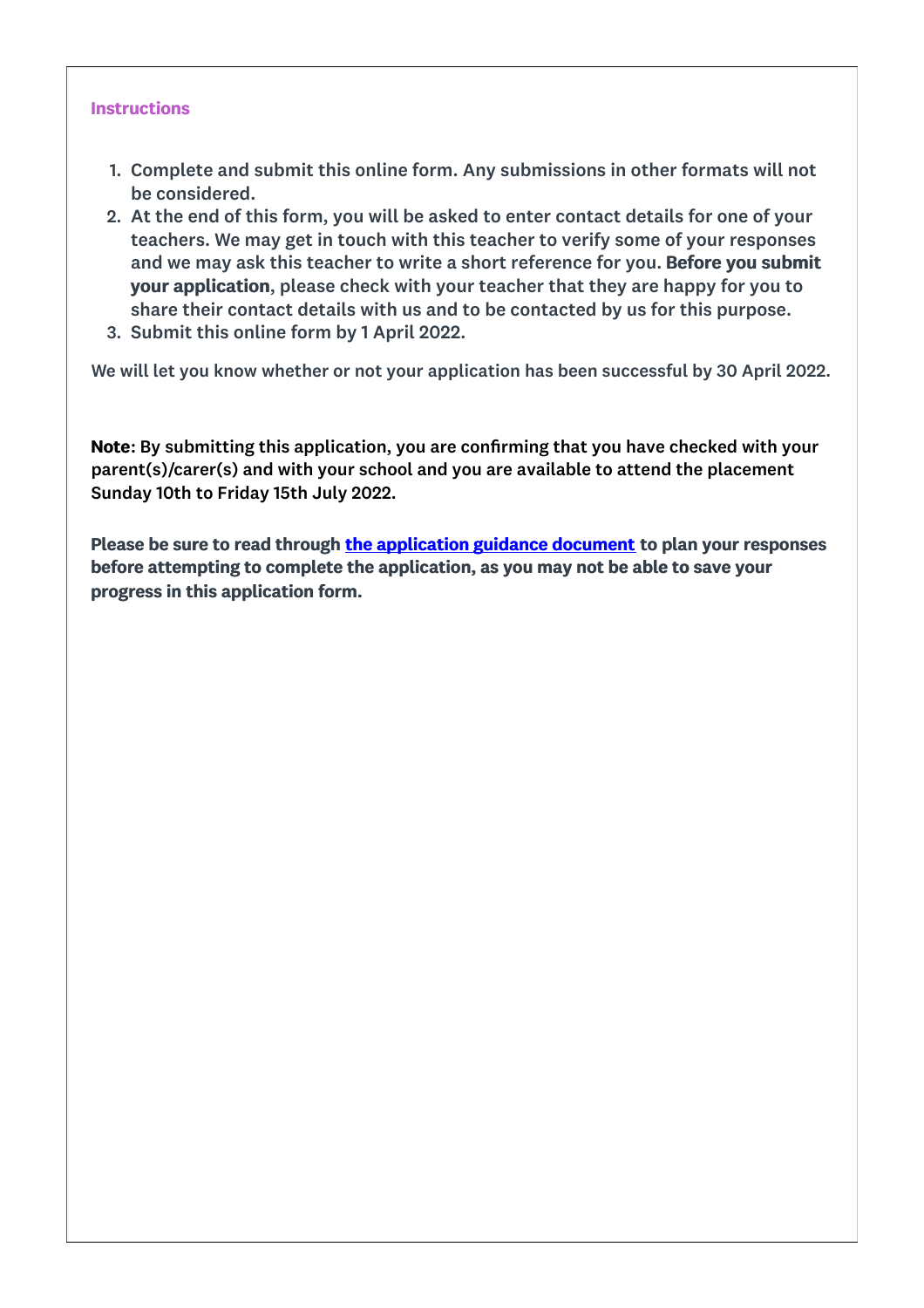#### **Eligibility**

This programme is open to students who are:

- age 16+
- studying biology at A-level/IB (or equivalent)
- studying at UK state schools/colleges/sixth forms/academies
- attainment at GCSE (or equivalent) of Grade 7 or above in science

Students must meet all of the qualifying measures above in order to be considered for this programme.

As this is a Widening Participation programme with the particular aim to give students the experience of working in an academic research environment when they ordinarily wouldn't be able to arrange such an experience on their own, we are particularly keen to receive applications from students who meet any of the following criteria (it is not necessary to meet them all):

- Priority will be given to students who have a strong academic performance and go to a school with lower than average progress scores.
- Priority will be given to students from schools that tend to send very few students to Cambridge or Oxford University

Other criteria we will use to prioritise applicants:

- Parent(s)/carers(s) have not attended university
- Have been eligible for Free School Meals or Pupil Premium in the past six years
- Are caring for a family member or friend
- Are currently or have been in local authority care

If there is something else you feel we should consider in assessing your application for this programme, please complete the optional short answer question number 23 below.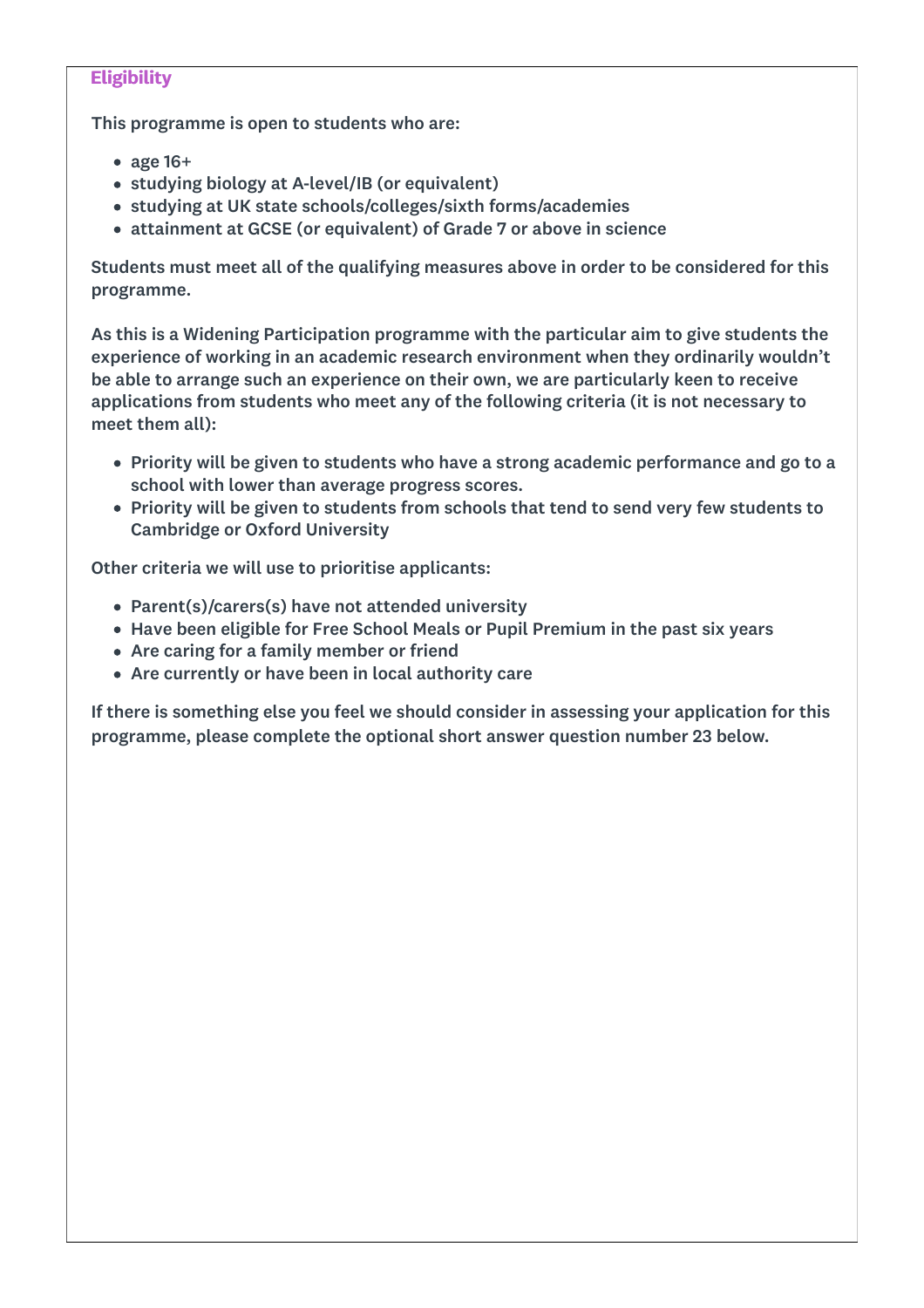#### Important notes:

- 1. This programme will be run in accordance with UK Government and University of Cambridge guidelines with regard to COVID-19. Should there be any changes to the planned programme, applicants will be notified as soon as possible.
- 2. All applicants must have the right to work in the UK and any offer to take part in the programme is conditional upon providing the evidence of right to work. More information on this can be found [here](http://www.jobs.cam.ac.uk/right/listb.html) and here, but if you are unsure as to whether you are able to provide the required documentation then please do not hesitate to contact us at public-engagement@gurdon.cam.ac.uk.
- 3. Information about how your personal information will be used by us in connection with the administration of this activity, and for related purposes, is available at http://[www.undergraduate.study.cam.ac.uk/how-we-use-participant-data](https://www.undergraduate.study.cam.ac.uk/how-we-use-participant-data). Please contact the Gurdon Institute at [workexperience@gurdon.cam.ac.uk](mailto:workexperience@gurdon.cam.ac.uk) with any questions in the first instance.
- 4. At the end of this application, we will ask for contact details of one of your teachers. We may contact this teacher and ask them to verify some of the information you provide to us in this form and write <sup>a</sup> short reference for you. Before you submit your application, please check that your teacher is happy for you to share their contact details with us for this purpose.
- 5. By completing this form, you are agreeing that you are happy for us to share the data you provide in the form with your teacher for validation.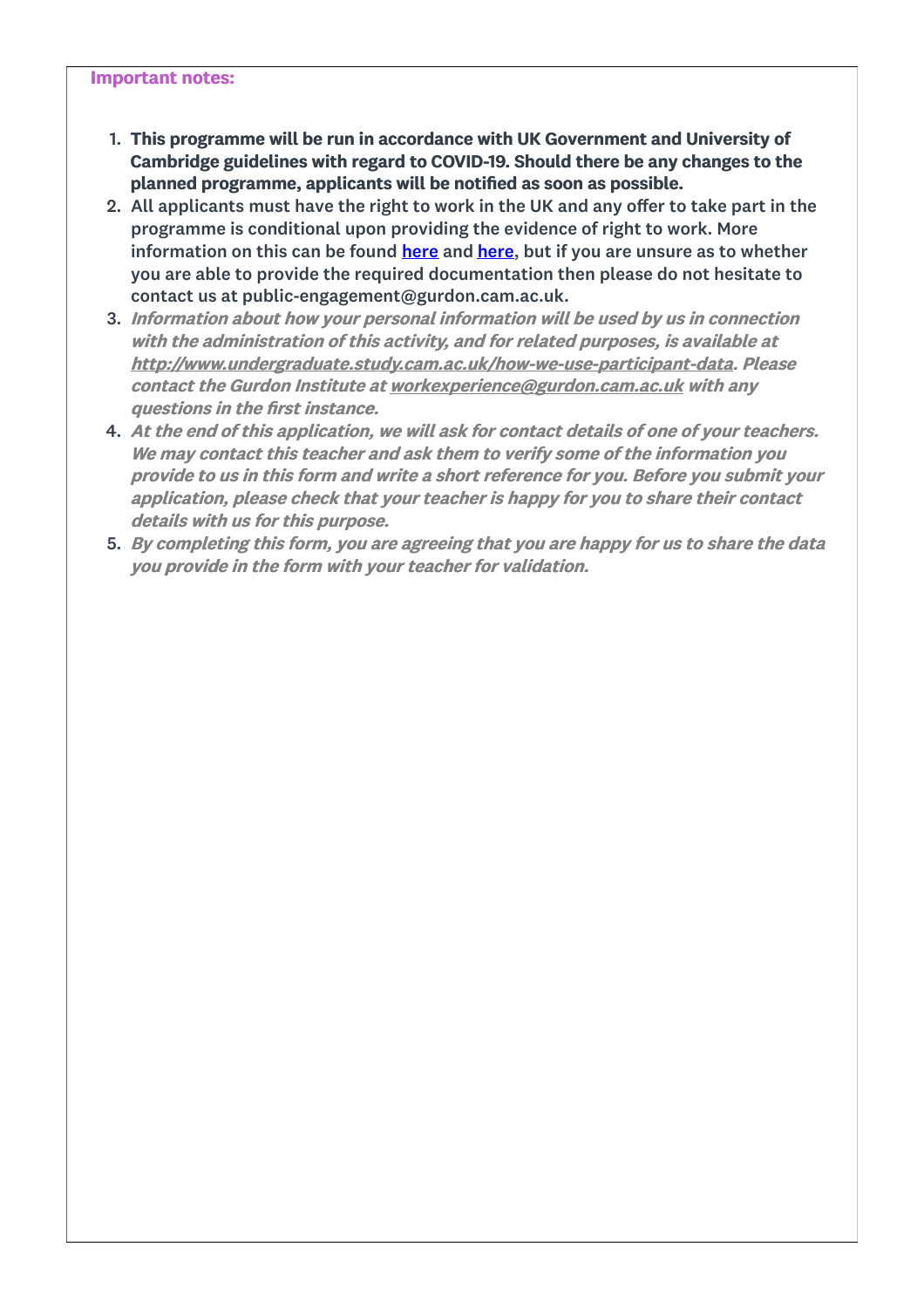

#### Your Details

All of the information given in this form is confidential and will only be shared with members of the project team within the Gurdon, and the teacher who you have listed as your reference if appropriate.

Please answer as many of the questions as you can. However, if you are uncomfortable doing so, you are free to leave questions blank.

\* 1. What is your name?

\* 2. What is your date of birth?

DD/MM/YYYY

Date DD/MM/YYYY

#### 3. What are your preferred pronouns?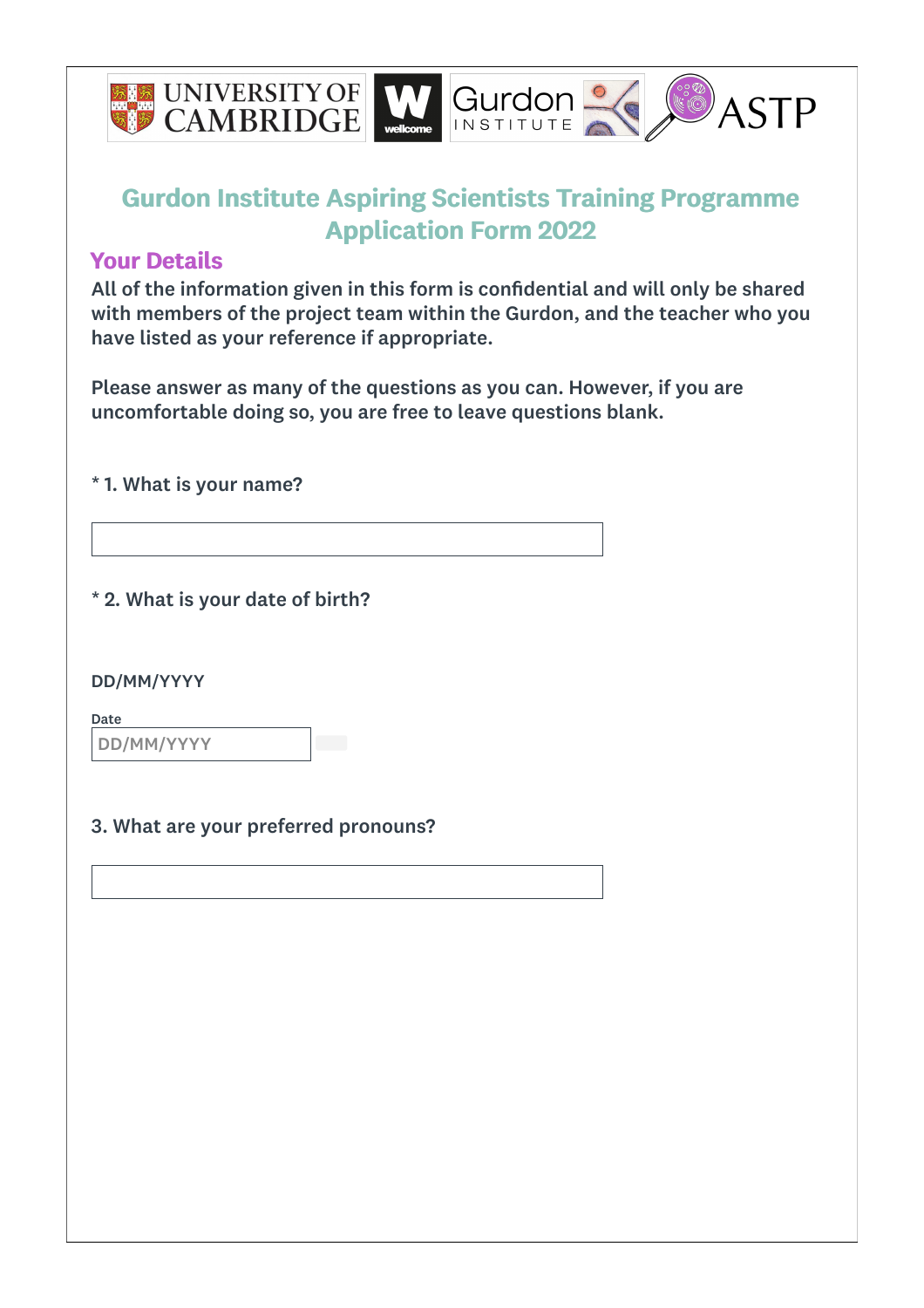| 4. What is your ethnicity?              |
|-----------------------------------------|
| Asian or Asian British Bangladeshi      |
| Asian or Asian British Indian           |
| Asian or Asian British Pakistani        |
| <b>Black or Black British African</b>   |
| <b>Black or Black British Caribbean</b> |
| <b>Chinese</b>                          |
| <b>Gypsy or Traveller</b>               |
| <b>Irish Traveller</b>                  |
| <b>Mixed White and Asian</b>            |
| <b>Mixed White and Black African</b>    |
| <b>Mixed White and Black Caribbean</b>  |
| <b>Other Asian background</b>           |
| <b>Other Black background</b>           |
| <b>Other Ethnic background</b>          |
| <b>Other Mixed background</b>           |
| <b>Other White background</b>           |
| <b>White British</b>                    |
| <b>White Irish</b>                      |
| <b>White Scottish</b>                   |
| Prefer not to say                       |
| <b>Other</b>                            |

<u> 1989 - Johann Barn, mars ann an t-</u>

## \* 5. What is your post code?

\* 6. What is your email address?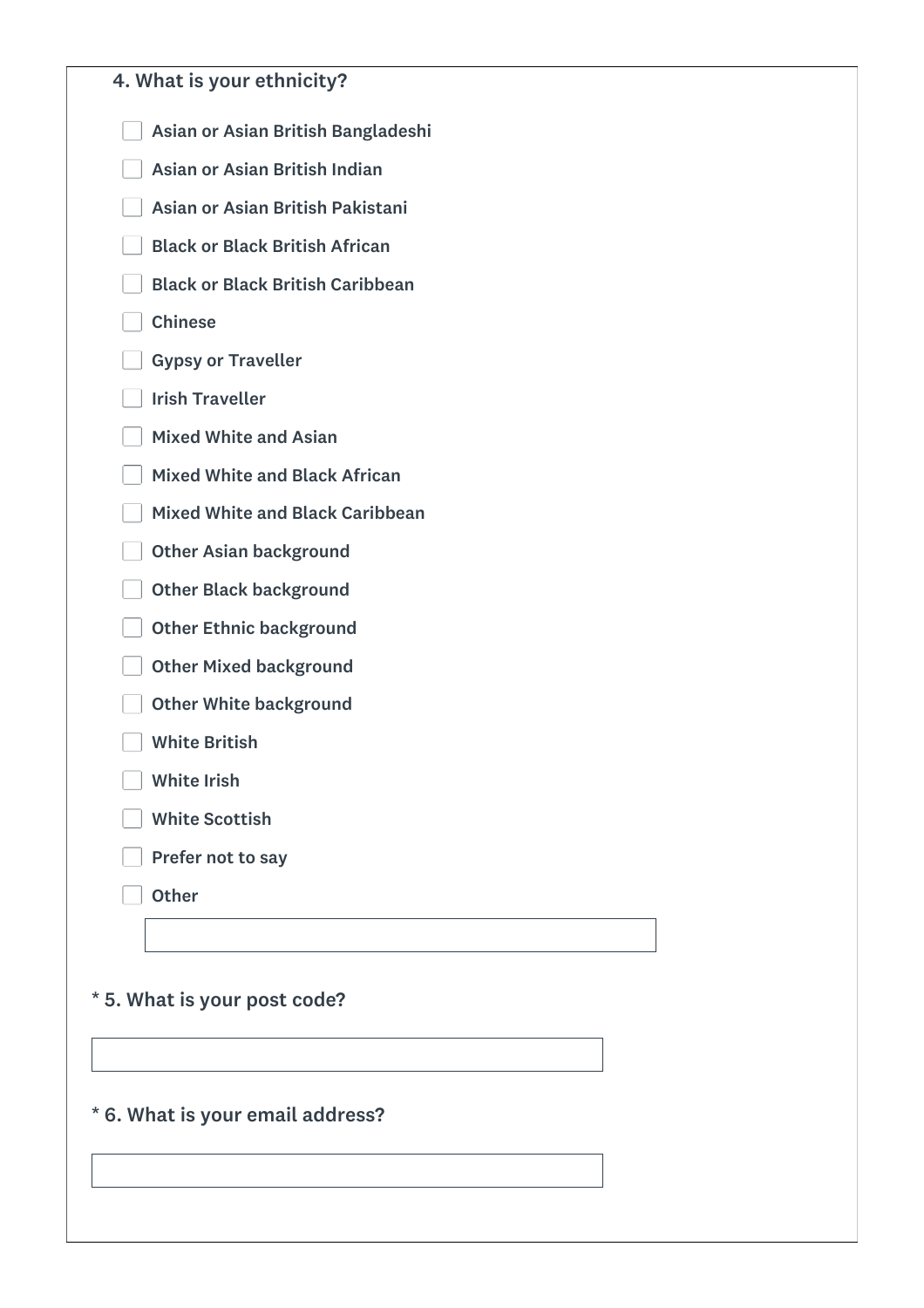Please be sure that your email address is spelled correctly and please use an email address that you check regularly.

\* 7. What is your phone number?

\* 8. What school or college are you currently attending?

9. Does your school/college have a website? If so, please add it below.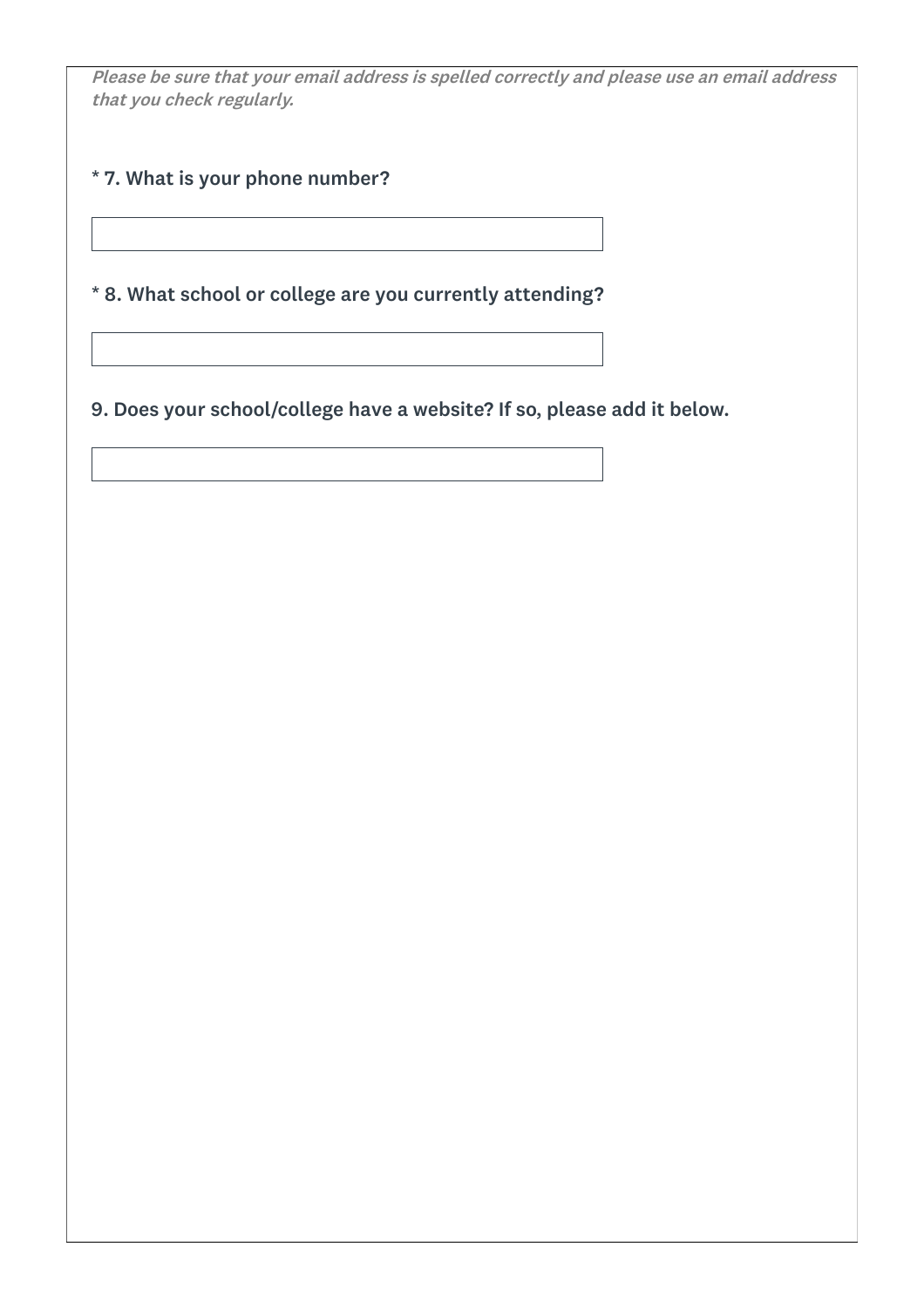

## Placement details

#### \* 10. Which lab(s) would you prefer to have a placement in?

Refer to 'Our [Research'](https://www.gurdon.cam.ac.uk) on the Gurdon Institute website to learn more about each lab. You may select as many or as few labs as you like.

While we will make every effort to ensure you are placed in one of the labs you select below, please note that even if your application is successful, we cannot guarantee that you will be placed in one of the labs you select here.

| <b>Brand</b> (neural stem cell quiescence and reactivation)                             |
|-----------------------------------------------------------------------------------------|
| <b>Jackson</b> (DNA repair)                                                             |
| <b>Kouzarides</b> (RNA modifications, RNA modifying enzymes, cancer)                    |
| Ma (mitochondrial DNA transmission and diseases)                                        |
| Miska (gene regulation and RNA in inheritance and adaptation)                           |
| <b>Rawlins (lung development, epithelial stem cells; cell-cell interactions)</b>        |
| Simons (mechanisms of stem cell fate in tissue development, maintenance and<br>disease) |
| <b>Surani</b> (germ cell specification, programming and epigenetics)                    |
| <b>St Johnston</b> (cell polarity, cytoskeleton, epithelium)                            |
| <b>Xiong</b> (Tissue morphogenesis by mechanics and cell dynamics)                      |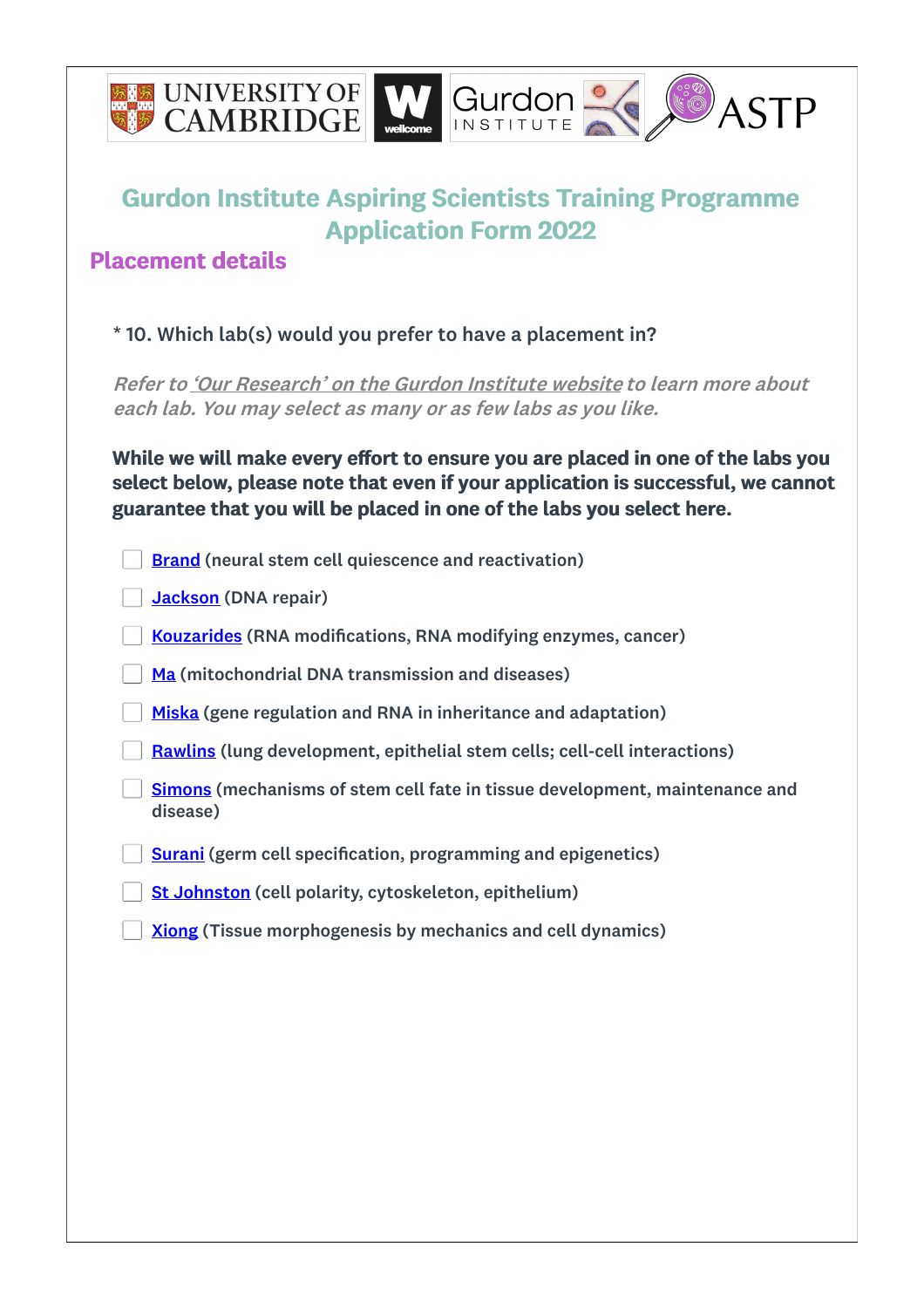| * 11. How did you find out about this programme? |  |
|--------------------------------------------------|--|
| A teacher                                        |  |
| A school newsletter                              |  |
| A newsletter from another organisation           |  |
| A career/other guidance counsellor               |  |
| A parent/carer                                   |  |
| Website of the Gurdon Institute                  |  |
| <b>Facebook</b>                                  |  |
| Instagram                                        |  |
| <b>Twitter</b>                                   |  |
| Other (please specify)                           |  |
|                                                  |  |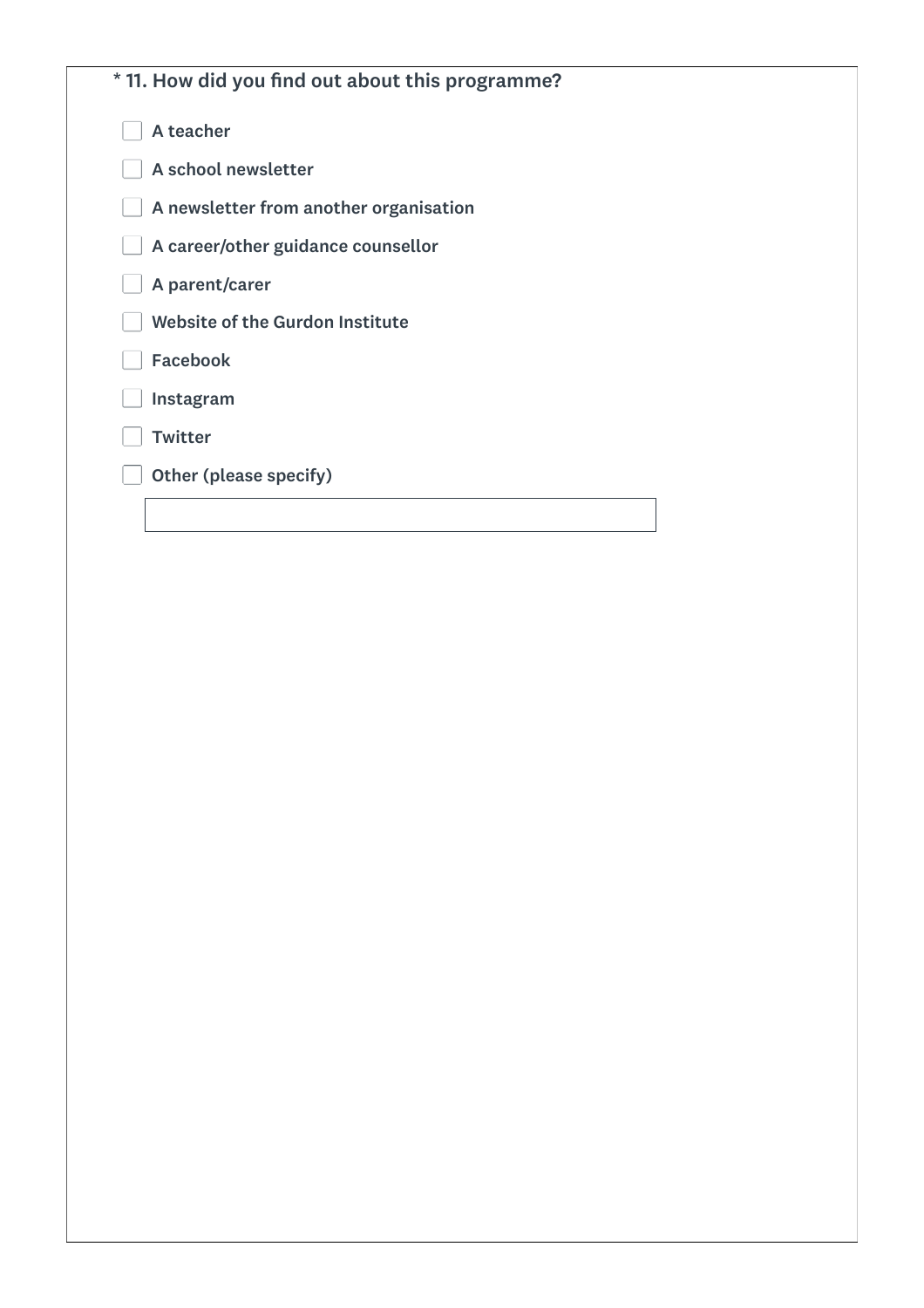

### Background information

The questions below are based on standard Widening Participation criteria and are intended to assess your background. If there is any other relevant information you would like to provide to us, please complete the optional short answer question 23.

If you submit this form, we will assume your consent to the data processing described here: <http://www.undergraduate.study.cam.ac.uk/how-we-use-participant-data>. You have the right to withdraw this consent at any time. If you wish to withdraw consent, or have any other questions about how we will handle/protect your personal data, please contact [workexperience@gurdon.cam.ac.uk](mailto:workexperience@gurdon.cam.ac.uk) in the first instance.

\* 12. Are you or have you been eligible for Free School Meals or Pupil Premium now or in the last six years?

◯ Yes

 $\bigcap$  No

 $\bigcirc$  Prefer not to sav

\* 13. Are you currently caring, unpaid, for a friend or family member who, due to illness, disability, a mental health problem, or an addiction cannot cope without your support?

◯ Yes

◯ No

 $\bigcap$  Prefer not to sav

\* 14. Are you currently or have you ever been in local authority care in the UK?

◯ Yes

 $\big)$  No

 $\bigcirc$  Prefer not to sav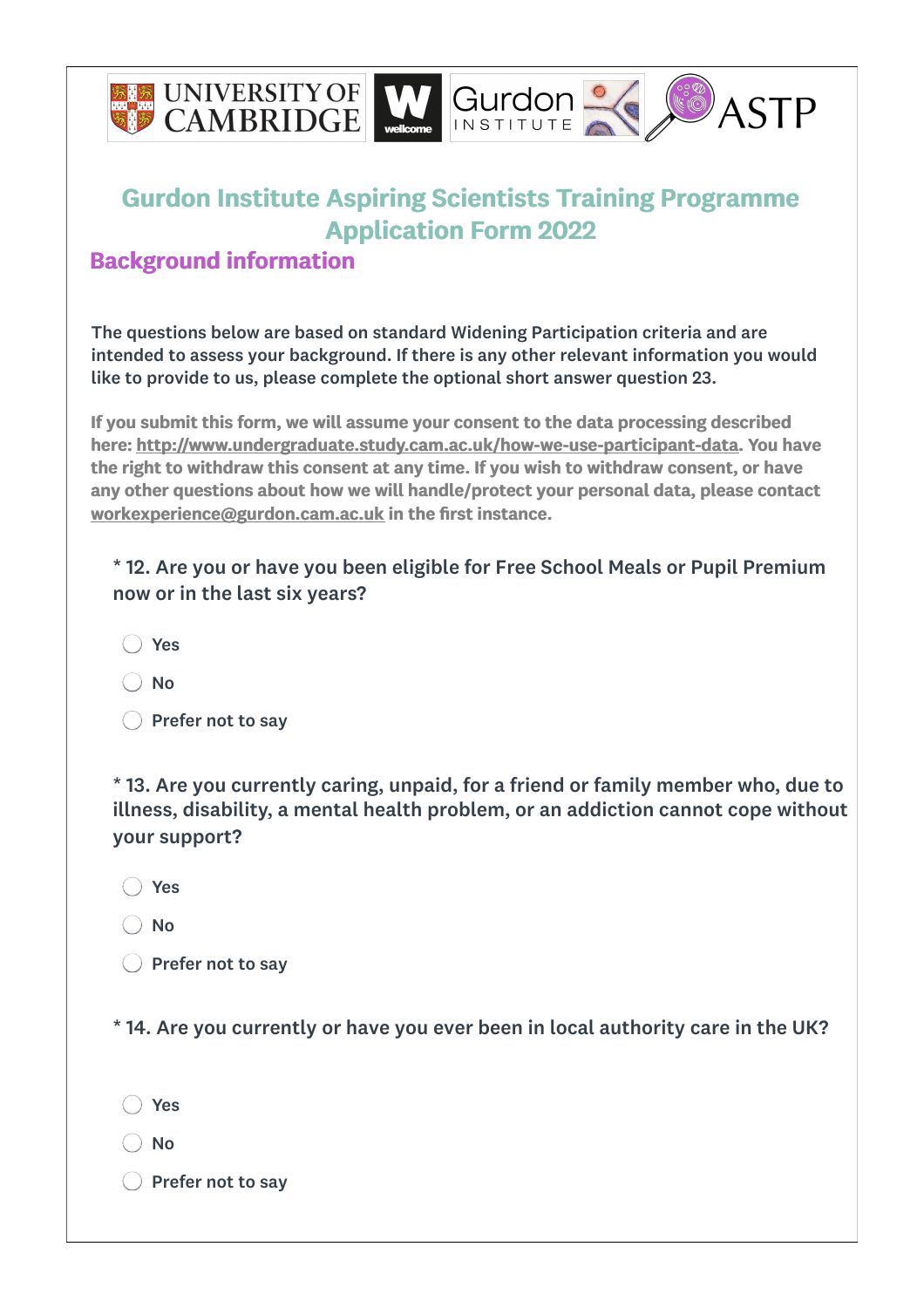\* 15. Do you personally know someone who is a scientist or who works in academia (even in a non-science discipline, for example, history)?

This could be someone who works as a lecturer, researcher, or professor at a university. It could also be a laboratory scientist in industry, or someone studying to become a scientist at university.

 $\bigcap$  No

 $\bigcirc$  Yes (please explain their relationship to you and describe how they work in science/academia or what their job title is):

\* 16. Has at least one of your parent(s)/carer(s) attended university?

◯ Yes

 $\bigcap$  No

\* 17. What is the highest level of qualification at least one of your parent(s)/guardian(s) have received?

GCSE's (or equivalent)

- A-level (or equivalent)
- ◯ Bachelors
- ◯ Masters
- $\bigcirc$  Other post-graduate qualification
- $\bigcap$  PhD
- Post doc
- $\bigcirc$  Other (please specify)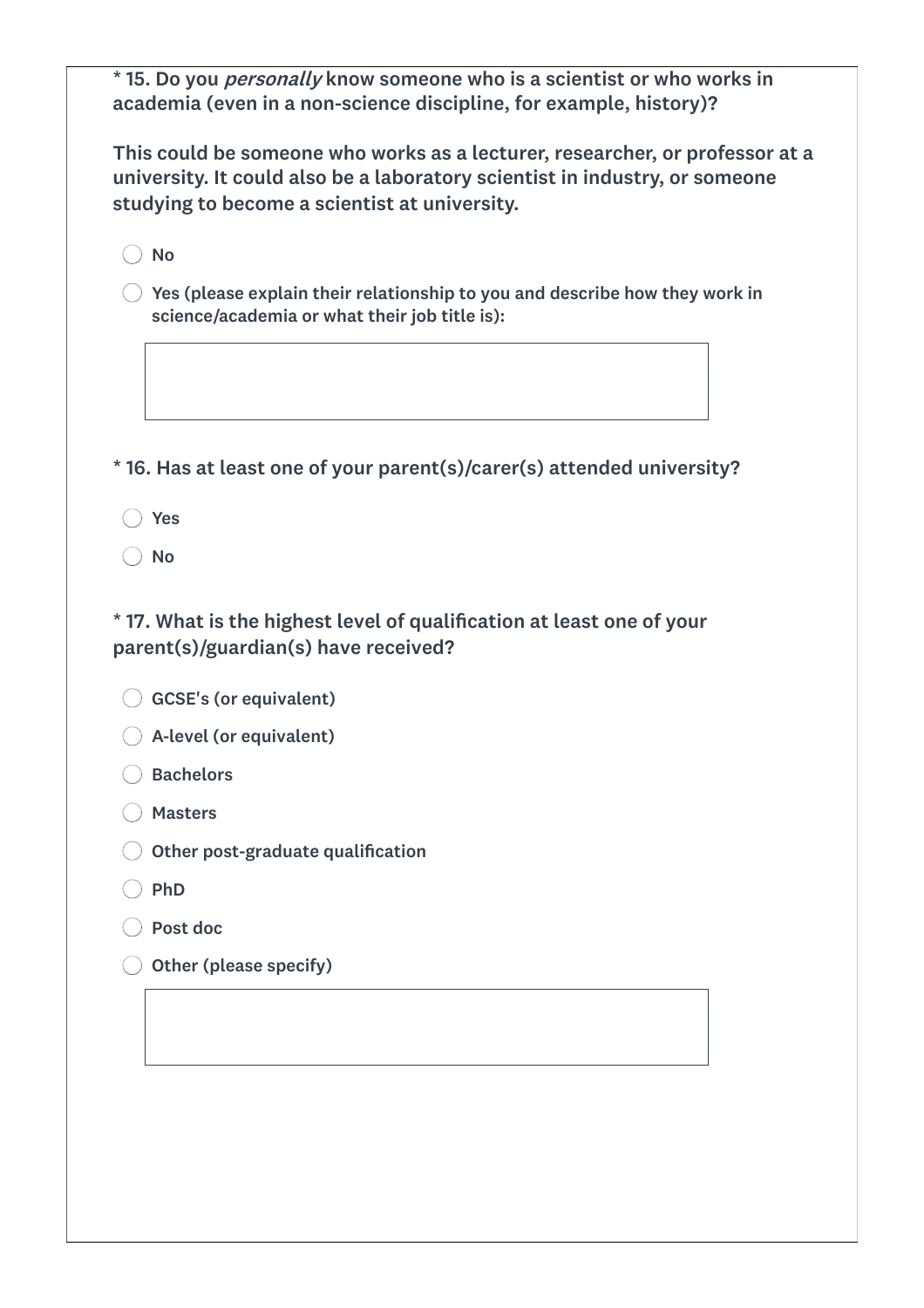| 18. Have you experience educational disruption in any of the following forms?                                                                                                      |  |
|------------------------------------------------------------------------------------------------------------------------------------------------------------------------------------|--|
| Medical/health issues (including mental health), particularly those that have<br>resulted in long or extended periods of absence (over 8 weeks) from school in the<br>last 6 years |  |
| <b>Becoming a parent</b>                                                                                                                                                           |  |
| Being an asylum seeker or refugee                                                                                                                                                  |  |
| Becoming estranged from close family members (e.g. parents/carers)                                                                                                                 |  |
| Moving schools more than once in the last 6 years                                                                                                                                  |  |
| No, I have not                                                                                                                                                                     |  |
| <b>Other</b>                                                                                                                                                                       |  |
| Prefer not to say                                                                                                                                                                  |  |
| If you are comfortable doing so, please provide further details                                                                                                                    |  |
|                                                                                                                                                                                    |  |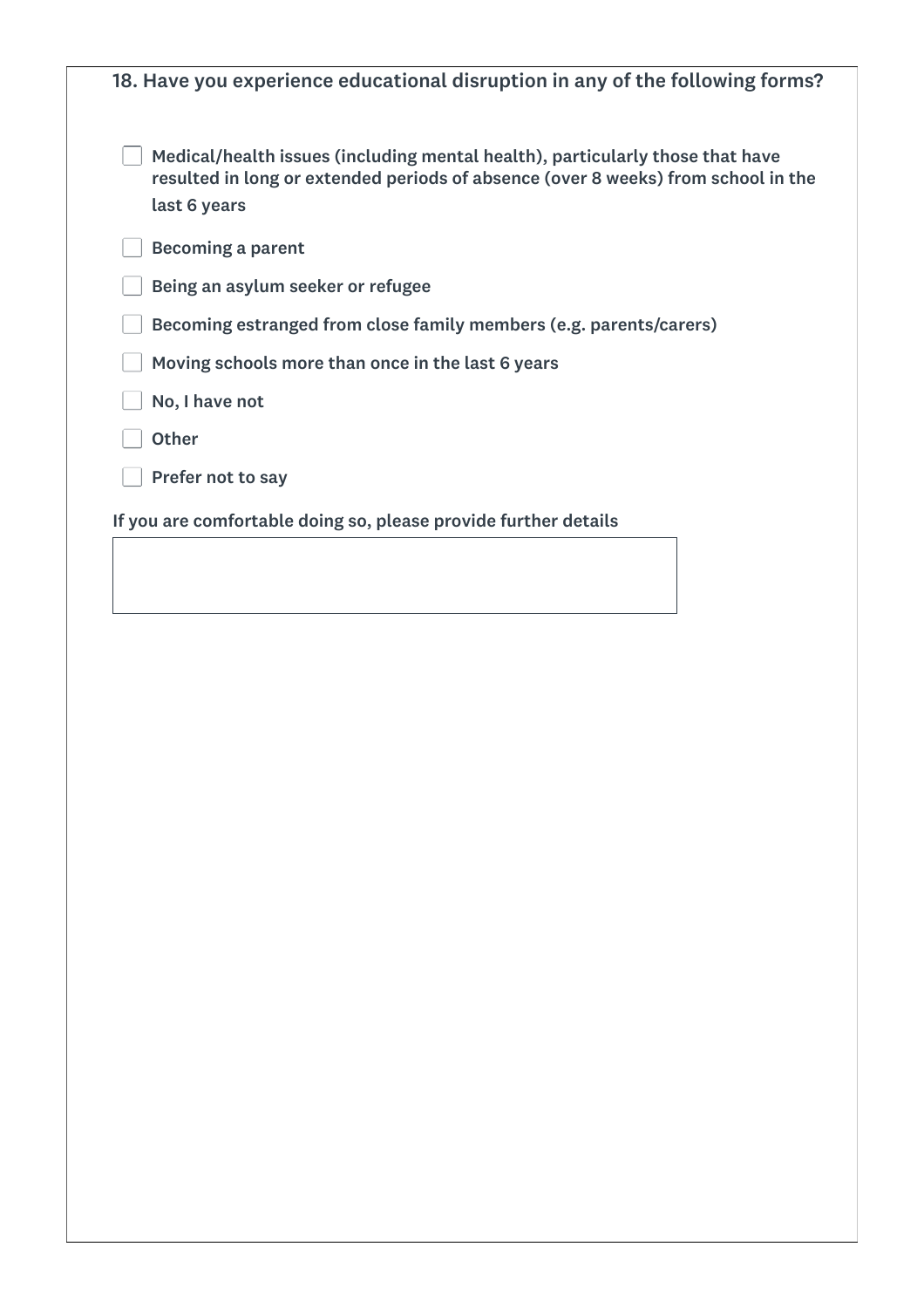

## Your education & experience

\* 19. Which year group are you currently in?

◯ Year 12

◯ Year 13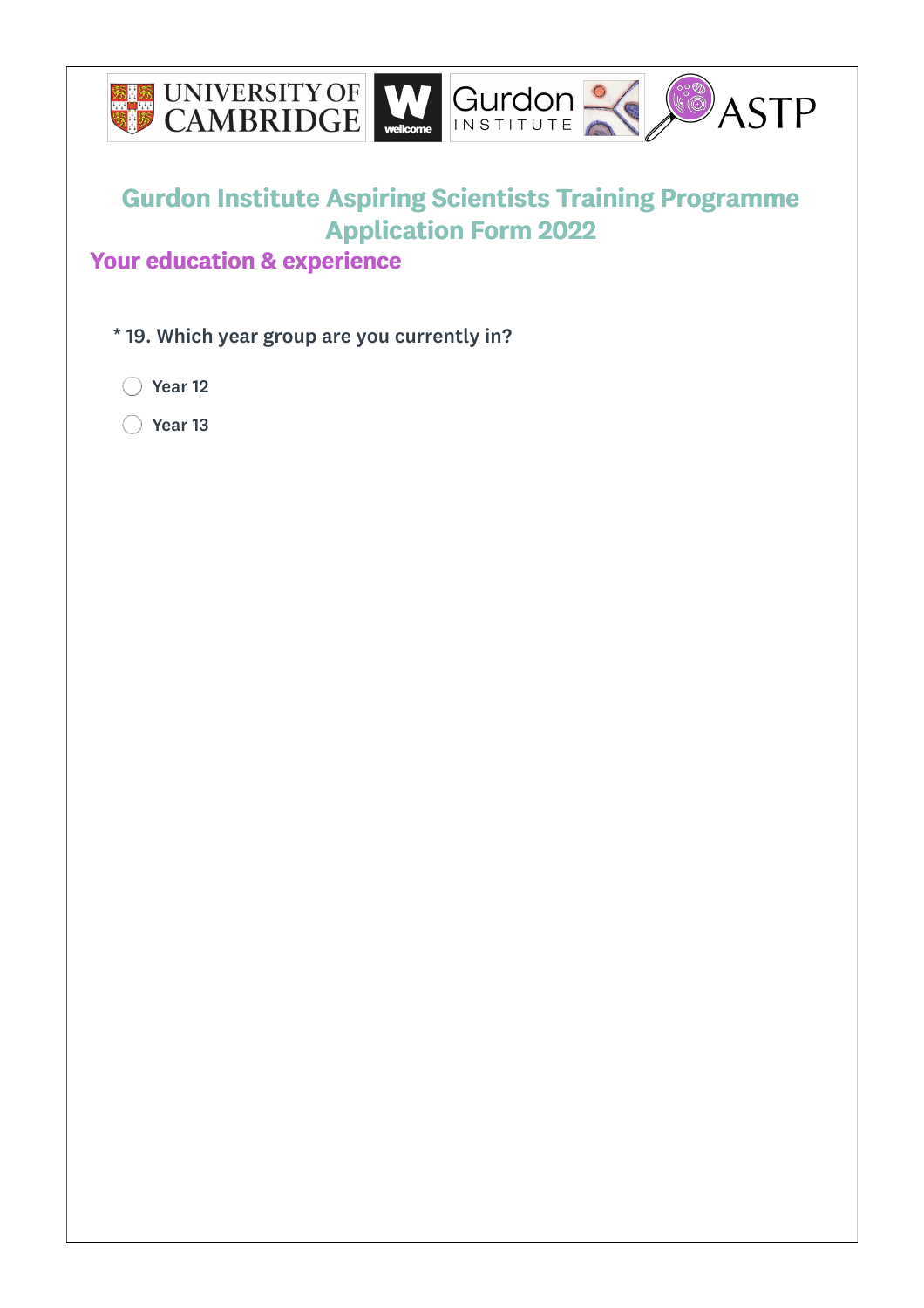\* 20. Which GCSE (or equivalent) subjects did you take and what was your final grade in each subject? (Fill in as many subjects as apply to you and be sure to include your final grade for each subject!)

| Subject 1  |  |
|------------|--|
| Subject 2  |  |
| Subject 3  |  |
| Subject 4  |  |
| Subject 5  |  |
| Subject 6  |  |
| Subject 7  |  |
| Subject 8  |  |
| Subject 9  |  |
| Subject 10 |  |
| Subject 11 |  |
| Subject 12 |  |
| Subject 13 |  |
| Subject 14 |  |
| Subject 15 |  |
| Subject 16 |  |
| Subject 17 |  |

In addition to each GCSE subject name, please include the grade you received for each GCSE subject above. If you do not provide your GCSE grades, we may not be able to process your application.

\* 21. Which A-level or IB subjects (or equivalent) are you currently taking? And (if available) what is your predicted grade for each subject?

| Subject 1        |  |
|------------------|--|
| <b>Subject 2</b> |  |
| Subject 3        |  |
| Subject 4        |  |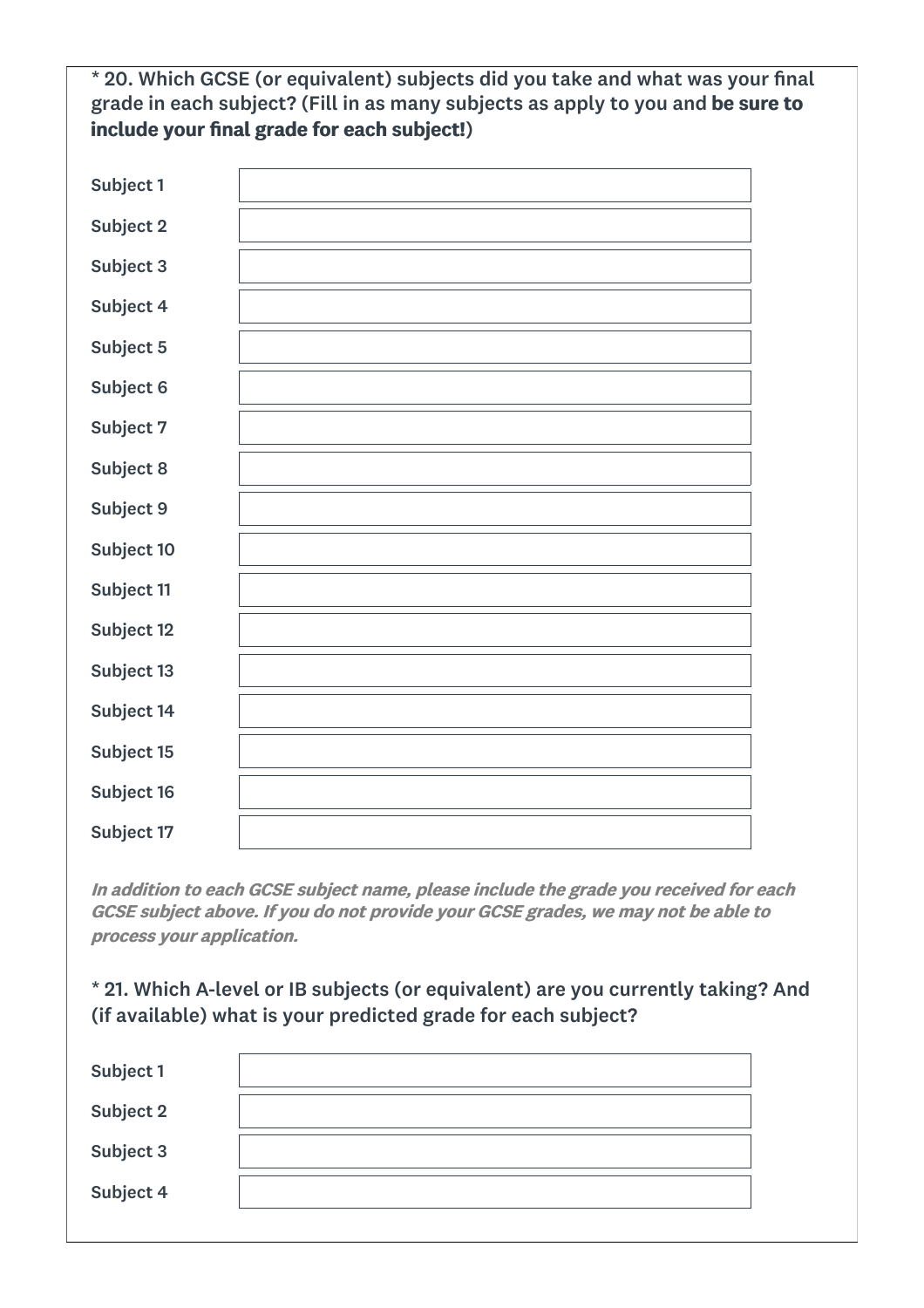In addition to listing your A-level/IB subjects above, please include your predicted grades for each subject where possible.

\* 22. Have you ever participated in a work experience programme previously?

○ No

 $\bigcirc$  Yes (please specify where and when)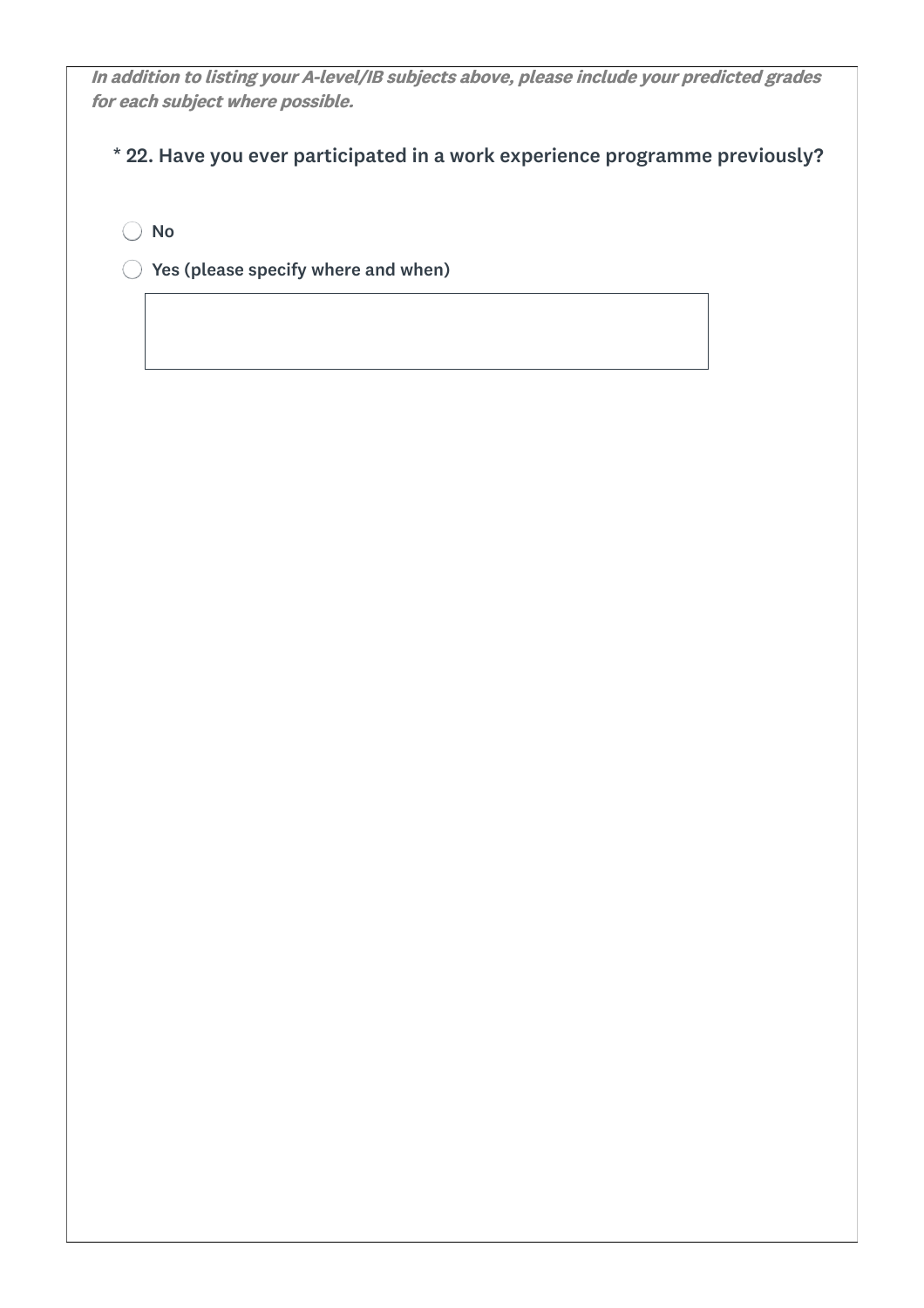

Short answer questions (maximum 100 words per question) Please make sure that your answers are specific to you.

Note: this online form will not notify you if you have exceeded the word limit. Responses that are obviously longer than 100 words will not be read. Please plan your responses ahead of time to ensure you do not exceed the limit.

\* 23. What achievement are you most proud of and how has it positively affected you? This must be something in the last year and may or may not relate to your academic work.

\* 24. What biology practical (at GCSE or A-level/IB) did you most enjoy? Please explain why.

\* 25. What do you hope to do in the future and how will a placement at the Gurdon Institute help you achieve these goals?

Please be as specific as possible.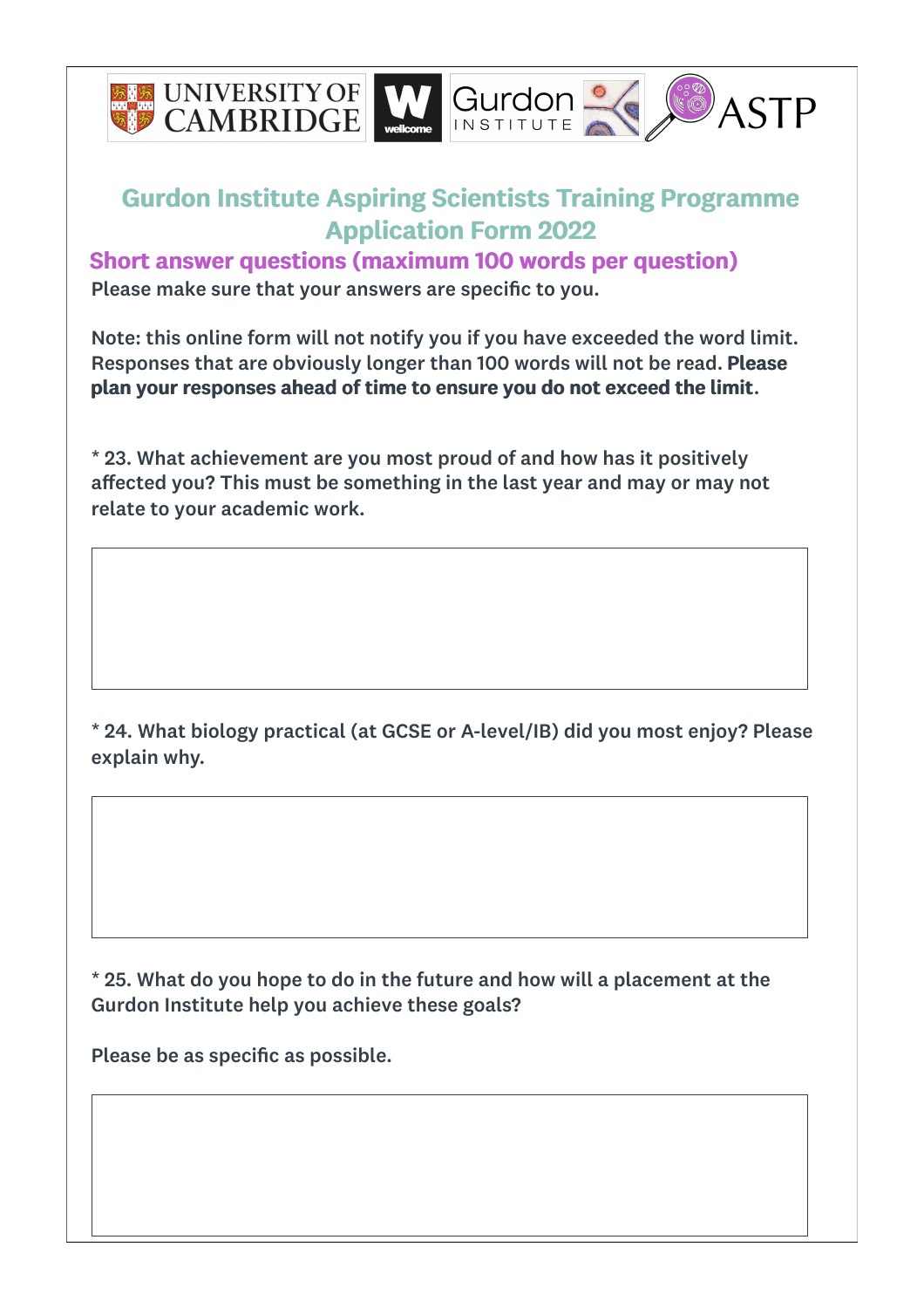26. <u>OPTIONAL</u>: Please share any unique challenges you've had to overcome in your life which you feel would be relevant in your application to this programme.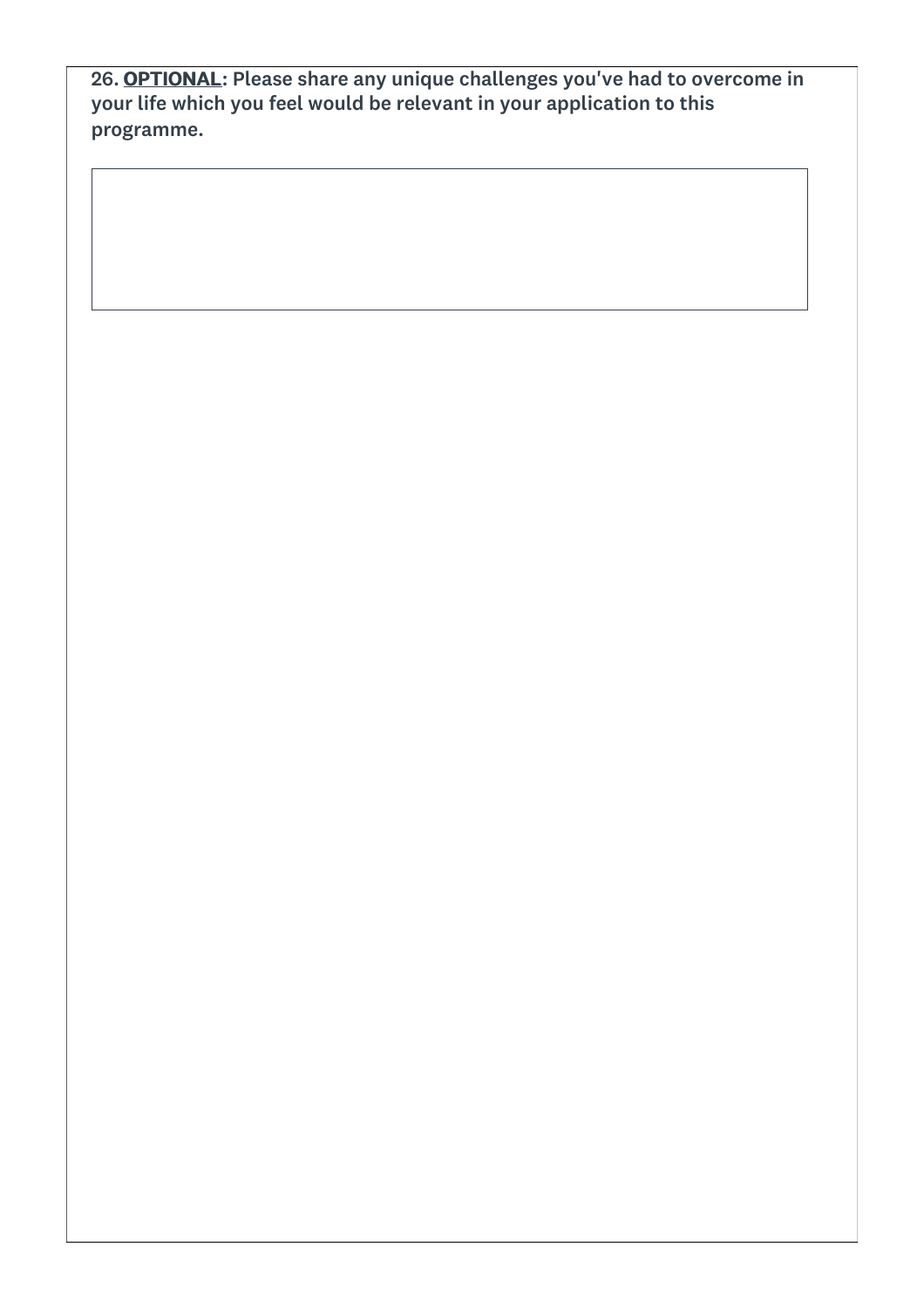

Teacher reference

- \* 27. Before submitting this form, please check with your teacher to ensure:
	- they are happy for you to provide their contact information to us
	- they are willing to validate your application information and write a short reference for you, if requested later.

| Teacher's name            |  |
|---------------------------|--|
| Subject                   |  |
| Name of<br>school/college |  |
| School's<br>postcode      |  |
| <b>Email Address</b>      |  |

Please be sure that you have spelled your teacher's name and email address correctly.